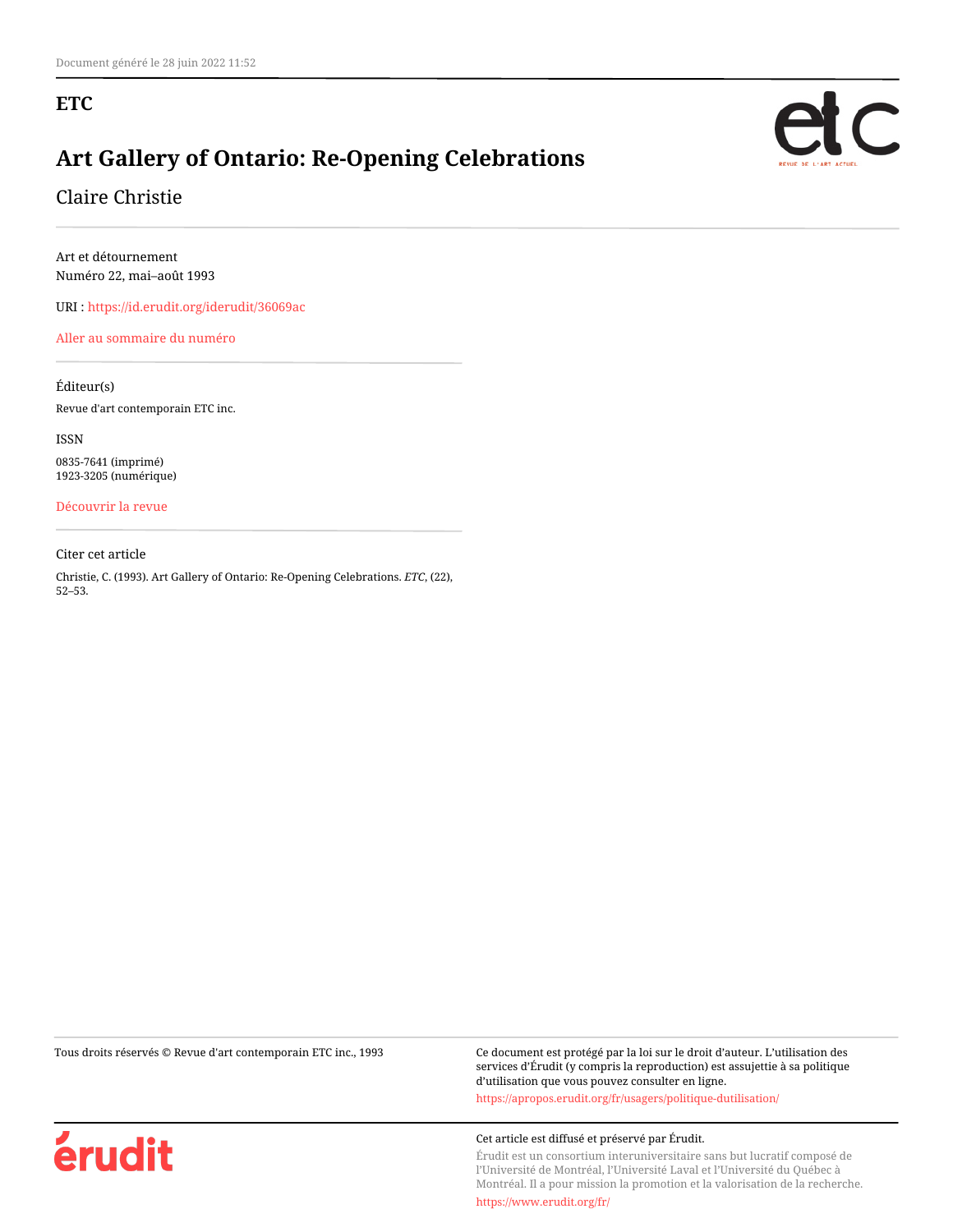# ACZUALIZÉS/EXPOSIZIONS

## **TORONTO**

### ART GALLERY OF ONTARIO : Now AND THEN, THEN AND NOW

Re-Opening Celebrations, January 18-24,1993



The new Art Gallery of Ontario. Inside View.

Picking up the thread of this promotion, we might<br>suggest that the week leading up to this day was an<br>intense labour, or perhaps more accurately, the<br>determined rising of the Phoenix. Among the many events he grand re-opening of the Art Gallery of Ontario on January 24,1993 was characterized as a rebirth. Picking up the thread of this promotion, we might suggest that the week leading up to this day was an intense labour, or perhaps more accurately, the of that week was a preview for supporting members on Thursday, January 21, which drew most of the local artists, dealers, collectors, curators, critics and sundry 'cultural workers'. The attendance that night almost matched that of a year's patronage in 1913, when the Gallery, then known as the Art Museum of Toronto, opened at the Grange. (The opening for the public on January 24,1993, attracted 50 000

visitors, the largest single-day attendance in the Gallery's history.)

As close to eight thousand people filtered through the 50 galleries and various reception areas, it seemed quite clear that the revamped Art Gallery of Ontario had the unequivocal support of the community. The largely stellar crowd (including such noted dealers as René Blouin, Olga Korper, Jared Sable, Sandra Simpson, Mira Godard, and Fela Grunwald, there with her new partner, Linda Généreux; and notable artists, Ian Carr-Harris, Yves Gaucher, Barbara Steinman, Judith Schwarz, John Massey, Angela Grauerholz and AA Bronson of General Idea) marvelled at the new vaulted galleries, colour coded salons and spacious sculp-